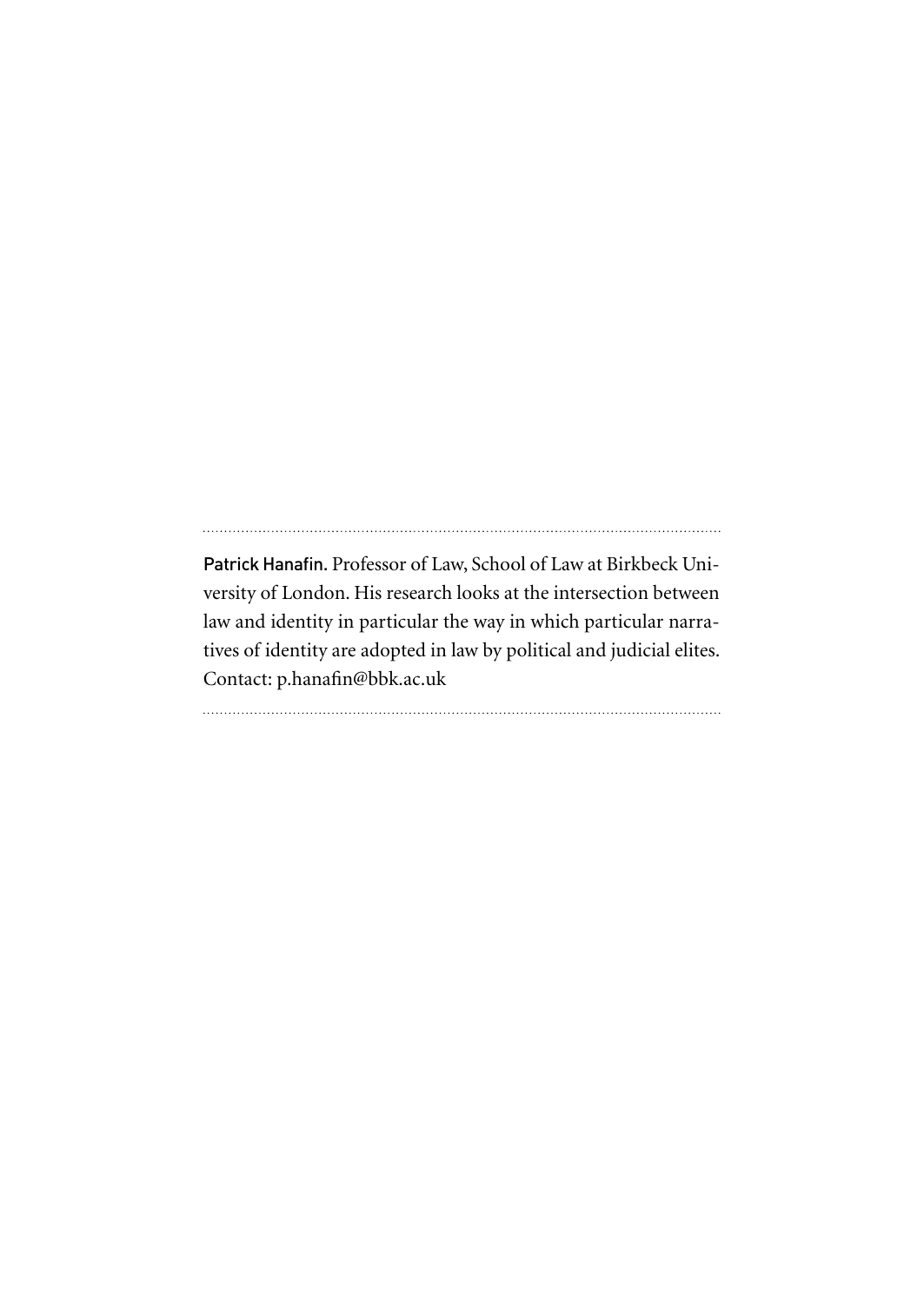# **RESISTANT LIVES: Law, Life, Singularity**

# Patrick Hanafin

Birkbeck University of London

Reception date 26<sup>th</sup> March 2014; acceptance date 21<sup>th</sup> April 2014. This article is the result of research activities held at the School of Law of Birkbeck, University of London.

#### **abstract**

This article examines the potential of Roberto Esposito's work for a rethinking of the relationship between norm and life: in particular, the possibility of a vitalization of normativity which subverts the normative ordering of individual lives. Esposito's intervention in biopolitical debates allows us to think of a micropolitics of life as *zoe* which contests the ordering molarpolitics of Life as *bios*. The author examines this play between normativization of life and vitalization of norm in the context of citizen resistance to the attempt to normatively order their reproductive choices in the case of the 2004 Italian law on assisted reproduction.

# **Keywords**

Biopolitics, Law, Biotechnology

# **Resumen**

En este artículo se examina el potencial del trabajo de Roberto Esposito en el replanteamiento de la relación entre norma y vida: en particular, la posibilidad de vitalizar la normatividad que subvierte el ordenamiento normativo de la vida individual. La intervención de Esposito en los debates biopolíticos nos permite pensar en una micropolítica de la vida como zoé que impugna el ordenamiento de políticas morales de vida como bios. Yo examino este juego entre la normativización de la vida y la vitalización de la norma en el contexto de resistencia ciudadana con el intento de ordenar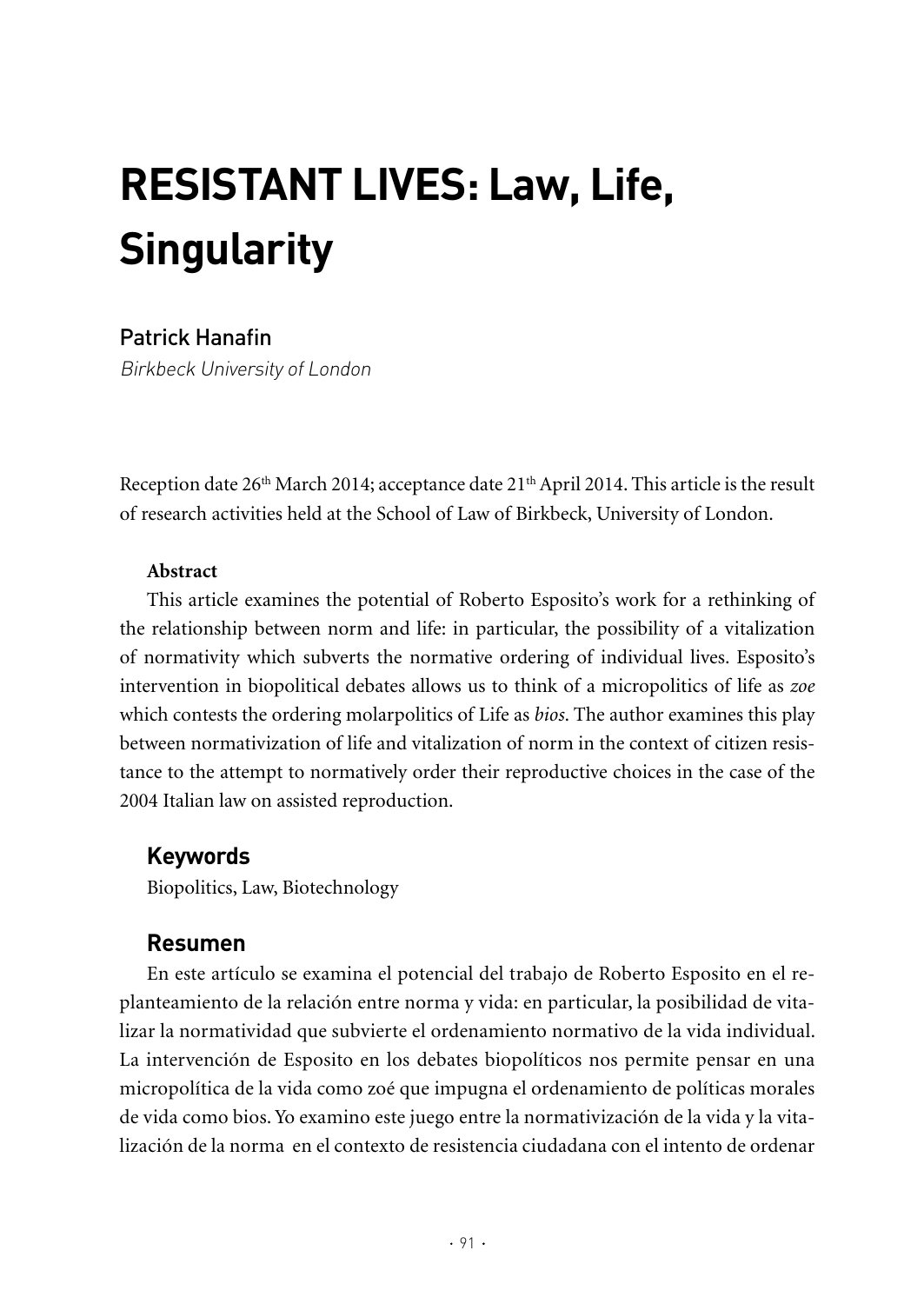normativamente las posibilidades reproductivas en el caso de la ley italiana del 2004 sobre la reproducción asistida.

## **Palabras clave**

Biopolítica, ley, biotecnología

#### **Introduction**

In September 2013, a Rome Court ruled in favour of a couple who had been refused access to treatment at a fertility clinic under the normative order established by the 2004 Act on Assisted Reproduction. In particular, they fell foul of the provision of the Act which prohibits couples who are healthy carriers of a genetically inherited condition access to pre-implantation genetic diagnosis and IVF. The Court held that the couple have a right to have a healthy child and a right to make autonomous healthcare decisions and as such ruled this prohibition in the Act unconstitutional. This was the  $28<sup>th</sup>$  challenge to the Act's constitutionality in its almost 10 years in existence, the 19<sup>th</sup> successful one. This case almost completes the judicial unwriting of the act provoked by constant legal challenges by groups and individuals affected by the Act's prohibitions. The law on assisted reproduction is a clear example of a normativization of life which ordered citizens ability to make choices in relation to assisted reproduction and gave symbolic legal recognition to the embryo. Most of the Act's provisions have now been declared unconstitutional as well as being contrary to the European Convention of Human Rights and Fundamental Freedoms in a Grand Chamber decision of 2013.

The 2004 Italian Assisted Reproduction Act (Legge 19 febbraio 2004, n. 40: "*Norme in materia di procreazione medicalmente assistita*") displays an auto-immunitarian logic in which law is used to protect a particular national narrative based on Roman Catholic heteropatriarchal family values. The Act set out to create a model which protected Life in the abstract and restricting the ability of living citizens to make free decisions. It prohibited the testing of embryos for research purposes, embryo freezing, pre-implantation genetic diagnosis for the detection of genetically transmitted diseases, donor insemination, denied access to assisted reproduction services to single women and provided that no more than three ova be fertilized *in vitro,* and that these be transferred to the womb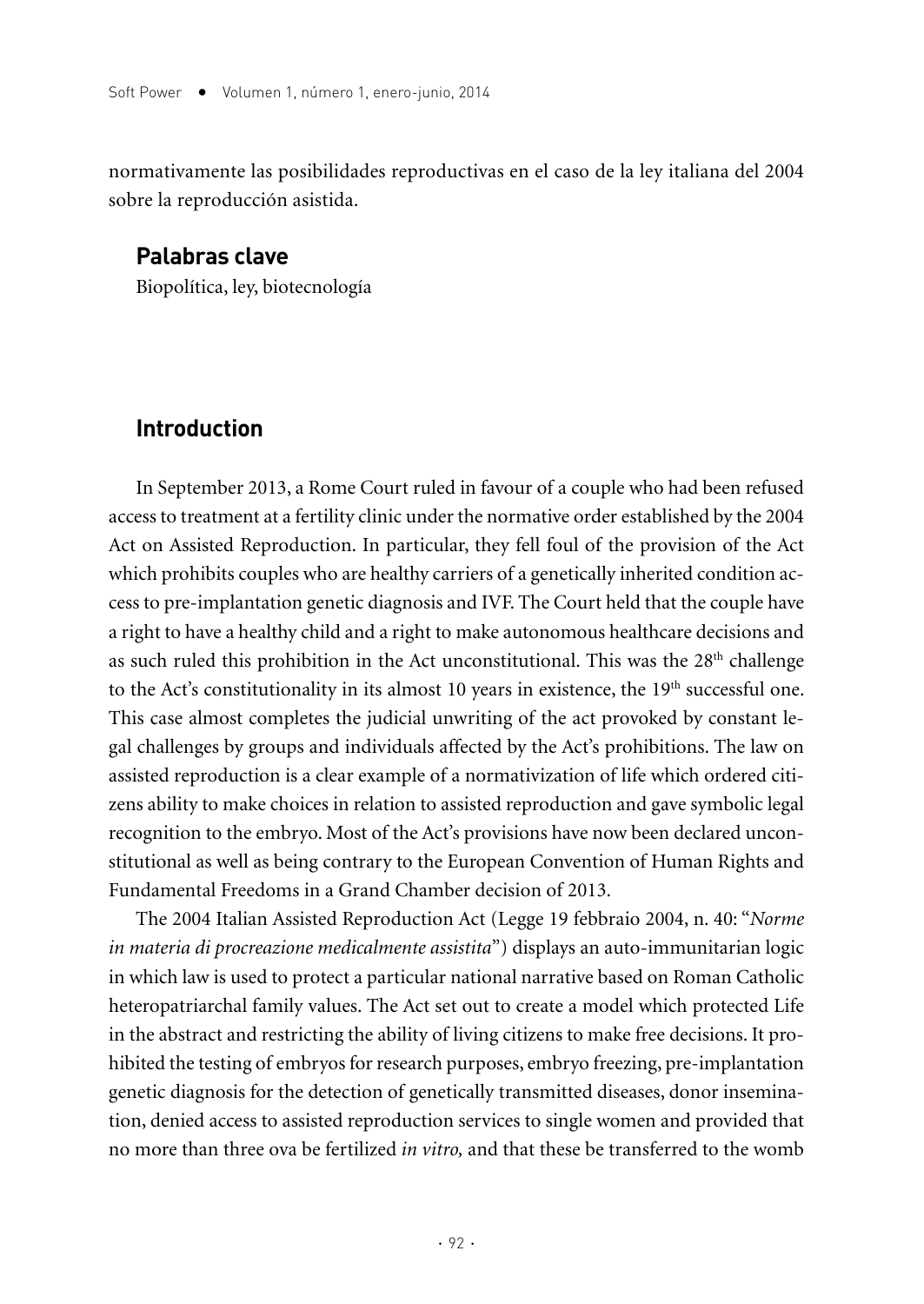simultaneously. Once couples agreed on the treatment they would not be allowed to withdraw their consent. Any medical professional attempting to carry out procedures prohibited by the legislation would face prison terms or fines, as well as suspension from the medical register. The law directly contradicts the provision in Article 31 (2) of the Constitution of the Italian Republic, which states that no protection independent of the mother shall be accorded to the unborn. Indeed, the Constitutional Court has held that the welfare of the embryo or foetus does not override a woman's right to health. The Act limited access to in-vitro fertilisation to those categorised as infertile or sterile couples. Couples who were not so defined but who were carriers of a hereditary genetic condition would not have access to assisted reproductive services. The Act limits access to assisted reproductive services to adult heterosexual couples who are either married or in a stable relationship, are of a potentially fertile age and are both living. As Ingrid Meltzer has observed the law led to the construction of the embryo as "a new citizen subject."<sup>1</sup>

The Act epitomizes a negative biopolitics which orders the lives of citizens and makes them the objects of the norm, i.e. normativizes life. The Act instantiates what Roberto Esposito would call a politics over life. Citizen contestation of the Act, on the other hand, has led to a judicial unwriting of its prohibitions. Here we have a parallel creation of law which is also a hollowing out of the law from within, a case of vitalizing an abstract norm. Citizens have inhabited the law, have taken up residence there, changing it from within. Citizen resistance to the Act demonstrates that the biopolitical imperative to control lives is not a one-way street and can be resisted by the micropolitical acts of citizens. It is in Esposito's terms an instantiation of a "politics of life" which points to the possibility of an "affirmative biopolitics."2 In other words, it is a politics which does not valorize an abstract ideologically rigid notion of Life which restricts individual lives, but performs a politics of life which is driven by actions of individual living beings acting in relation with one another. As Esposito observes: "essa passa per la disattivazione dei dispositivi autoimmunitari e per l'allargamento dello spazio del comune."3 In such an affirmative biopolitics we see the move from what Adalgiso Amendola has called: "the absolute normativization of life... [to]… the vitalization of the norm."4 What can

<sup>1.</sup> I. Meltzer, "Between Church and and State: Stem Cells, Embryos, and Citizens in Italian Politics", in S. Jasanoff (ed.), *Reframing Rights: Bioconstitutionalism in the Genetic Age,* The MIT Press, Cambridge (MA.), 2011, p. 118.

<sup>2.</sup> R. Esposito, *Dall'impolitico all'impersonale. Conversazioni Filosofiche*, Mimesis, Milano-Udine, 2012, p. 185.

<sup>3.</sup> Ibid.

<sup>4.</sup> A. Amendola, "The Law of the Living: Material for Hypothesizing the Biojuridical", in *Law, Culture and the Humanities*, 8 , 2012, p. 115.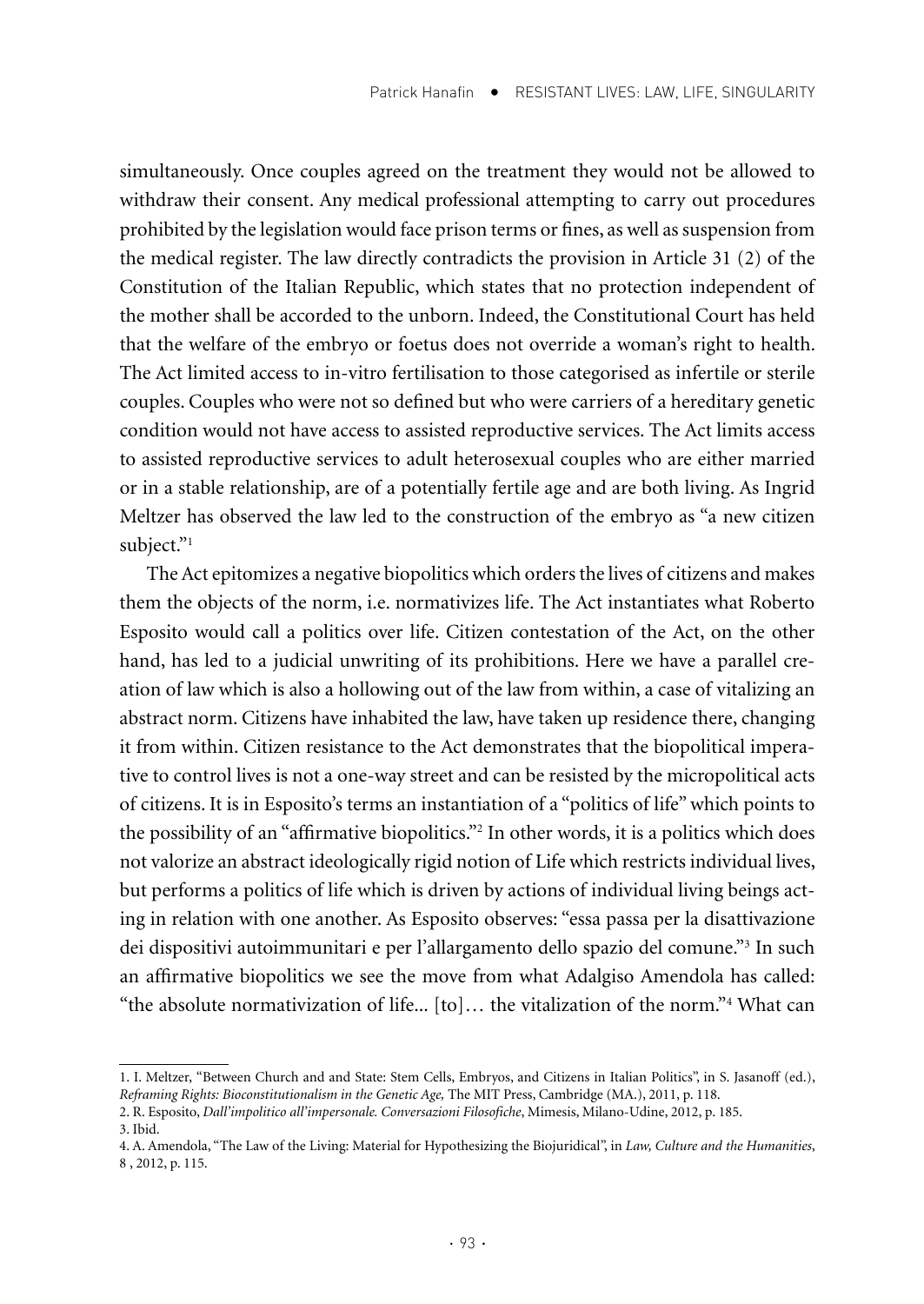be seen in such moments of contestation is the emergence of what Amendola terms: "a law that isn't imposed on subjects or that creates them artificially... but that might be produced together with the same processes of subjectivation through which subjectivities as such are formed."5 For Amendola: "this affirmative biojuridical moment... can open to a reading of the same juridical normativization as a process that isn't superimposed abstractly over conflicts... Therefore, a path can be opened, a bumpy one admittedly, though not impassable, from a *law of the immune* to *a law of the common.*"6

#### **Law's Politics Over Life**

The Italian law on assisted reproduction reveals a bio-theopolitics in which life becomes the ground of a conflict between competing models of community, one immunitarian, and based on rigid delineations of a national essence and the other plural, singular and never completed or formed. In the Italian case the Act is the manifestation of a theo-political discourse which valorizes 'Life' as an abstract value. In this politics what is sought is the emplacement of a particular religious traditionalist thinking at the heart of secular political life. The rhetoric of embryo politics endows the embryo with the characteristics of a fully-fledged citizen. In such a politics the embryo represents the promise of regeneration and perpetual life. The rhetorical linking between 'embryo' and 'Life' become part of the fantasy narrative that the pro-life movement fashions. As Condit has noted in relation to the pro-life politics of anti-abortion campaigners but which can be applied *mutatis mutandis* to the politics of embryo protection:

the major rhetorical effort of the pro-life movement was… expended in constructing… the verbal linkages between the terms *fetus* and *Life*. The concrete term *fetus* and the abstract value of Life were woven together primarily through a frequent recitation of the claim that the authority of "science" had discovered that the fetus was a human being from the time of conception.<sup>7</sup>

<sup>5.</sup> Ibid.

<sup>6.</sup> Ibid., p.116.

<sup>7.</sup> C. Condit, *Decoding Abortion Rhetoric: Communicating Social Change,* University of Illinois Press, Urbana, 1990, p. 61.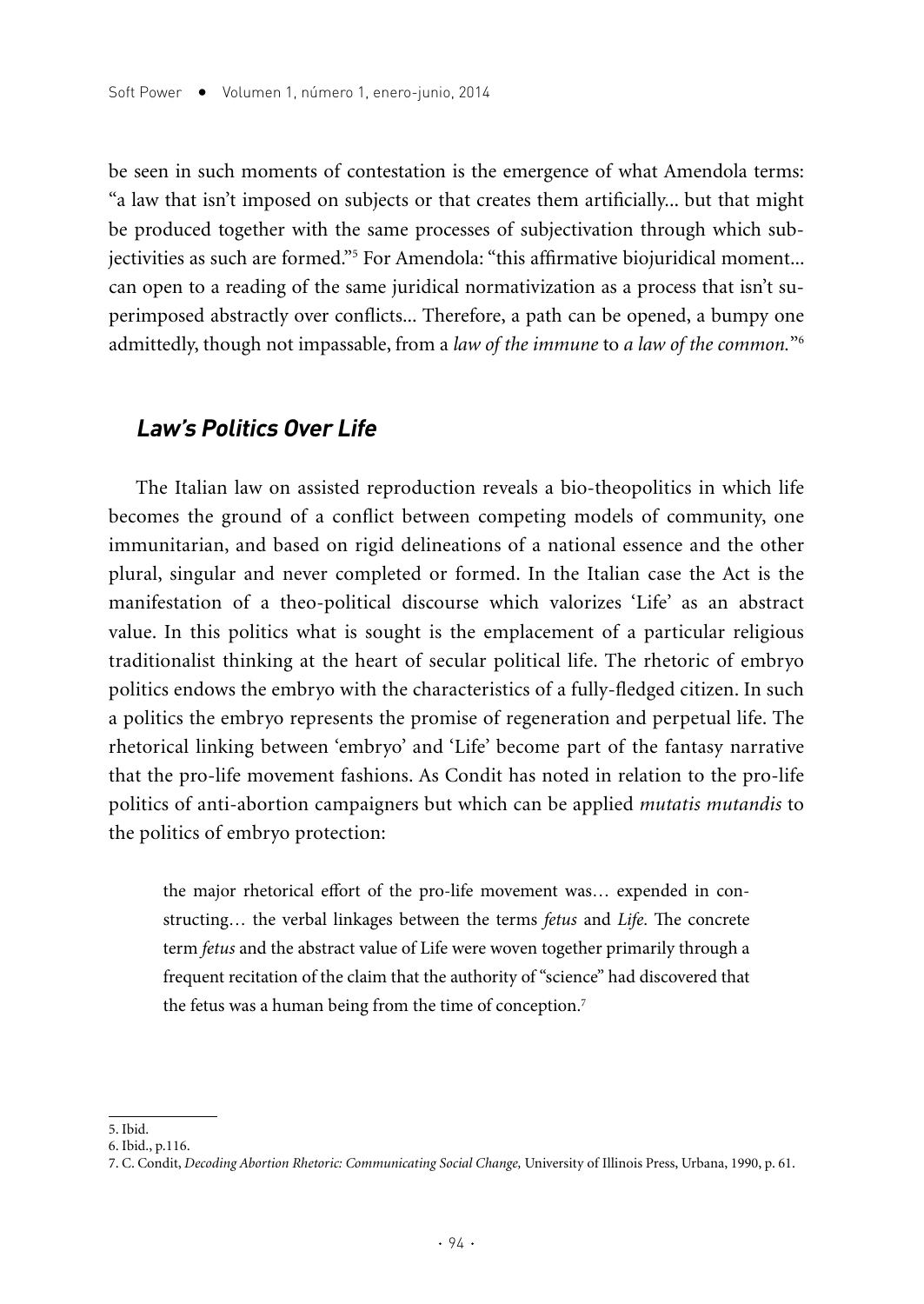In pro-life rhetoric doctors who conduct pregnancy terminations are constructed as having transgressed the 'natural' order of things and are somehow tainted or associated with death and murder. As Merton has put it:

the movement accuses anyone who condones legal abortion of, at the very least, standing by and doing nothing while millions of innocent human beings are slaughtered. The logic goes this way: a) zygotes/embryos/fetuses are human beings in the fullest sense of the term, and therefore deserving of protection; b) abortion kills zygotes/embryos/fetuses; therefore c) abortion is murder, and d) anyone who condones abortion condones murder .8

Such a politics over life constructs women who exercise freedom of reproductive choice as enemies of the foetus. This discourse homologizes the foetus and the nation into a figure faced with death from a threatening force, i.e. self-determining women. As Lauren Berlant has noted in relation to the pro-life narration of national identity:

the normativity of pro-life society dictates that once pregnant the woman loses her feminine gender, becoming primarily a mother… In protecting the fetus from the woman they divide into a nongenital 'female' part – the maternal womb, which really belongs to the fetus – and a potentially malevolent section, composed of a sexual body (un)governed by a woman's pseudosovereign consciousness .9

This immunitarian model of the maternal-fetal relation makes women invisible, creating a model of community in which the mother is seen as somehow a threat to the fetus. This model fails to see the contingent and relational element of the maternal-fetal dyad and exemplifies in Derrida's words: "a state power where sovereignty is itself essentially phantasmatico-theological and, like all sovereignty, is marked by the right of life and death over the citizen, by the power of deciding, laying down the law."10

Such an immunitarian logic sets up a conflictual relationship between the embryo seen as worthy of legal protection and the mother seen as threatening to the nation. The 2004 Act driven by the need to reclaim a conservative notion of the nation based on patriarchal family values. This is a politics which lessens the freedom of living citizens in

<sup>8.</sup> A. Merton, *Enemies of Choice. The Right to Life Movement and Its Threat to Abortion,* Beacon Press, Boston, 1981, p. 7.

<sup>9.</sup> L. Berlant, *The Queen of America Goes to Washington City: Essays on Sex and Citizenship*, Duke University Press, Durham, 1997, p. 99.

<sup>10.</sup> J. Derrida, *The Death Penalty: Volume 1*, University of Chicago Press, Chicago, 2014, p. 5.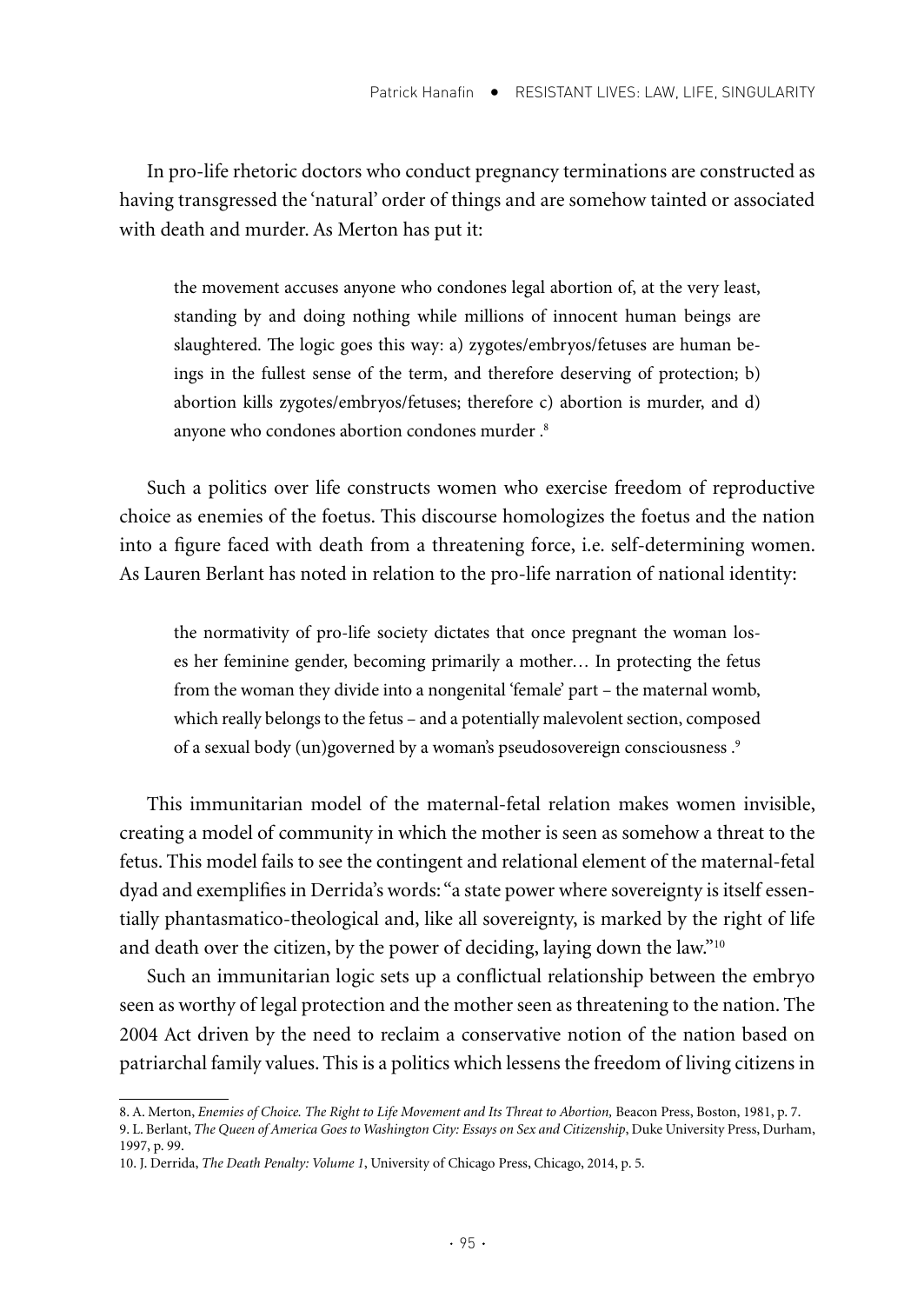the interest of an abstract notion of the sanctity of life. As Esposito has put it: "il concetto... di 'sacertà' della vita e spesso usato come un dispositivo di esclusione o di soppressione di altre vite, giudicate non altrettanto rilevanti".<sup>11</sup> Precisely in this sense we see the use of the term sanctity of life and right to life as non-negotiable and as exclusionary dispositives. The lives and beings of individuals denied access to reproductive choice and justice are disregarded along with the constitutional rights to health and self-determination in the name of an abstract signifier of Life as normativizing and subject forming. The model incorporated in the Act sees the creation of a notion of community as immunity against intruders and ultimately against death, a social compact built on the desire to survive. As Krause and De Zordo have noted in this regard:

The rigid politics of life operating in Italy supported by the Catholic Church and sympathetic politicians defends the 'life' and the rights of the embryo and the ideal Catholic family at all costs. As a result, women who do not have children or who postpone motherhood are stigmatized, as are infertile women and couples who confront a restrictive law on medically assisted technologies, which excluded single women and same-sex couples.<sup>12</sup>

By valorizing life as true abstract life, woman is relegated to the status of mere life, an intermediary figure used as a means of reproducing life.

## **Vitalizing the Norm: Towards a Politics of Life**

In this regard what the Italian case allows us to see is the operation of a biopolitics which both governs and excludes. This exclusionary consequence of biopolitics has been well defined by Didier Fassin as "about inequalities in life which we could call bioinequalities."13 Such a notion of bio-inequality includes a "withholding [of] recognition from the other."14 It is precisely this withholding of recognition from individuals denied reproductive choice that has led to a counter-politics of resistance against the legislation. This resistant biopolitics of living citizens calls for a continuous struggle to maintain and

<sup>11.</sup> R. Esposito, *Dall'impolitico all'impersonale*, p. 185.

<sup>12.</sup> E. Krause–S. De Zordo, "Introduction. Ethnography and Biopolitics: Tracing 'Rationalities' of Reproduction across the North-South Divide", in *Anthropology and Medicine,* 19, 2012, p. 143.

<sup>13.</sup> D. Fassin, "Another Politics of Life Is Possible", in *Theory, Culture & Society*, 26, 2009, p. 49. 14. Ibid., p. 57.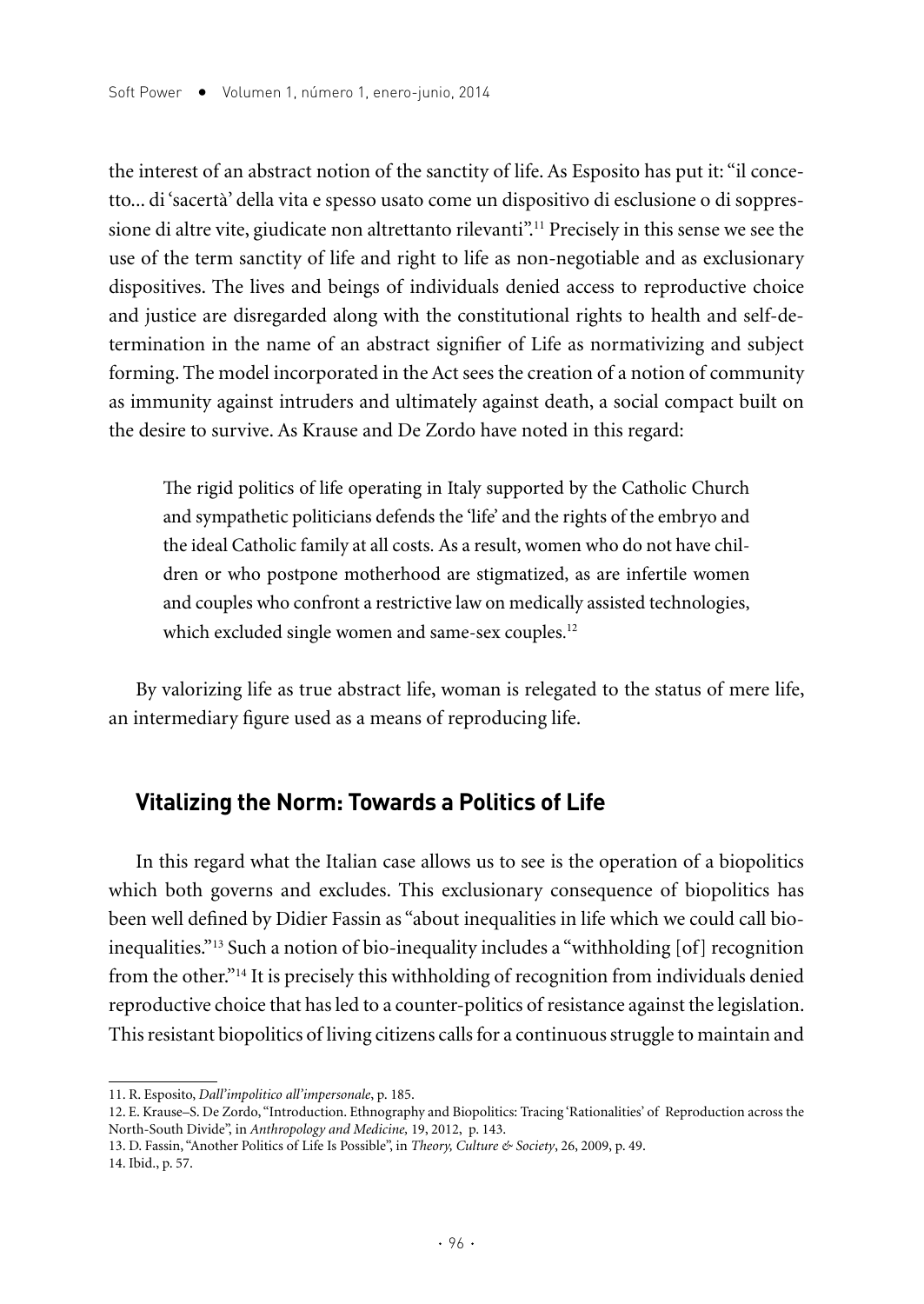win rights. It allows us to move from "a rigid politics of life" to a "power of life as such."<sup>15</sup> It demonstrates the power of individuals acting in concert to contest draconian state action and allows us to see in Fassin's terms that "another politics of life is possible".16 Ingrid Meltzer has described such individuals as biological citizens: "speaking in the name of their physical vulnerability and mobilizing their damaged bodies, they acted as 'biological citizens.'"17 Such biological citizens use their bodies as a strategic means of achieving reproductive freedom and choice. The notion of the biological citizen is an interesting one in that it brings together both the reality of contemporary political regimes in which we are all the subjects of governance, with the co-existing ability to resist such governance in the mode of an affirmative biopolitics. It creates a space of resistance in which citizens take on an active role in contesting the manner in which their citizenship is constructed. Here what we witness is a vitalizing of the norm as a form of counter-conduct. What we have witnessed in the last ten years of contestation of this Act is the slow and painful process of the becoming sovereign of what the law has considered to be mere life.

In order to contest their construction by the law as citizens without reproductive rights, patients' rights groups affected by the legislation engage in, in Stephen Collier and Andrew Lakoff's term a "counter-politics of sheer life", which they define as "a claim to state resources that is articulated by individuals and collectivities in terms of their needs as living beings."18 This praxis of active citizen resistance to claim new rights or to reclaim rights taken from one is an instance of an affirmative biopolitics which opens up the field for political resistance by those categorized as bare life or lives excluded from human rights protection. In Joao Biehl's terms we can see such patient action as enacting a form of "biocommunity."19 This community is made up of: "a… group of… patients [which] fights the denial of rights and carves out the means to access them empirically."20 Such a biocommunity proposes an alternative model of community, not one based on auto-immunity, but based on what Esposito would call a model of "common immunity."<sup>21</sup> Unlike the model of auto-immunity, the idea of "common immunity" provides a mode of imagining and experiencing

<sup>15.</sup> Ibid., p. 49.

<sup>16.</sup> Ibid., p. 44.

<sup>17.</sup> I. Meltzer, "Between Church and State", p. 111.

<sup>18.</sup> S. Collier – A. Lakoff , "On Regimes of Living", in A. Ong, S. Collier, (eds.), *Global Assemblages: Technology, Politics, and Ethics as Anthropological Problems*, Blackwell, Oxford, 2005, p. 29.

<sup>19.</sup> J. Biehl, *Will To Live: AIDS Therapies and the Politics of Survival*, Princeton University Press, Princeton (NJ.), 2007, p. 324. 20. Ibid.

<sup>21.</sup> R. Esposito, *Immunitas: The Protection and Negation of Life*, Polity, Cambridge, 2011, pp. 165-177.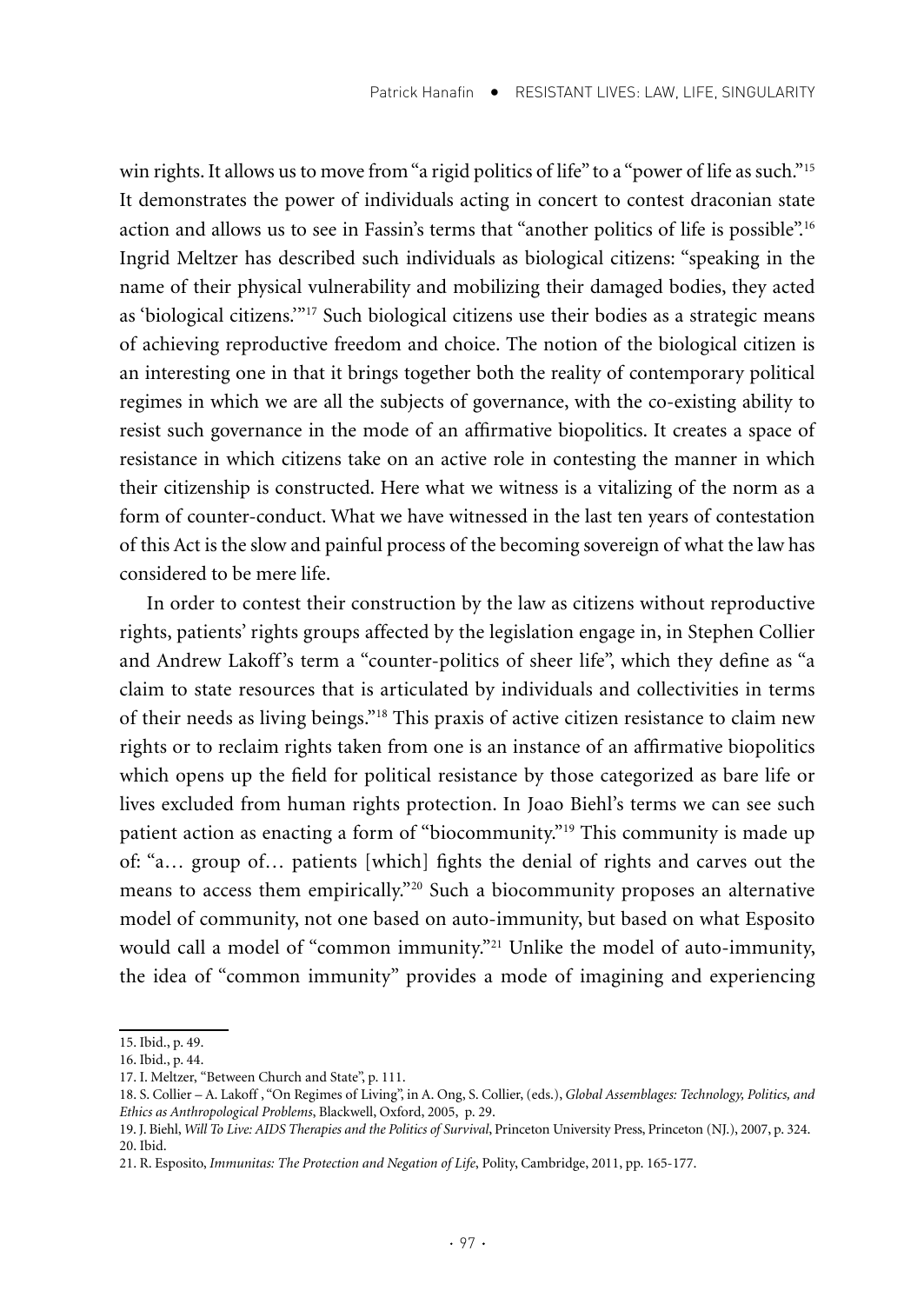political community as open and contestatory. This model of common immunity is based on an understanding of community not as bounded and based on defending the nation from enemies, but on an inclusion of one within the other, on community as difference.<sup>22</sup> This undoes the symbolic conservative notion of the self-sufficient nation under attack from others seen as enemies.

Esposito thinks political community in terms of difference and not in terms of a hegemonic identity. Esposito is concerned with the deactivation of dispositifs such as that of the juridical person in favour of the expansion of the space of the common. For him, the notion of the person inherited from Roman law constitutes a mode of disembodying the individual, of devaluing the material in favour of the abstract. This valorization of an abstract rational subject over the mere life of actually existing individuals leads to the denigration of the flesh in favour of abstract reason. Individual lives are devalued in favour of a politics which rules over these lives. As Esposito observes: "the person doesn't coincide with the body in which it inheres, just as the mask is never one with the actor's face."<sup>23</sup> As such it can be seen as a *dispositif* which allows the material lives of individuals to be subjected to power, to be constructed as objects of power. For Esposito, the idea of material singularities coming together to act in common provides an example of the power of a collective being in common of material lives. In effect it provides a means of countering the *dispositif* of the person and the biopolitical governance of lives through law. It allows us to see how an impersonal force may dissolve the enforced distinction between *bios* and *zoe*, between the homogeneous non-differentiated subject of power and the flesh of individual lives, and exposes singularity in difference. This overcoming of the separation between bare life and Life is for Esposito the task of an affirmative biopolitics which is a continuous task, a work in progress, a becoming, and a continual beginning.<sup>24</sup> For him: "an affirmative biopolitics always involves decisions about life, its meaning, its different demands, its preservation, and its expansion."25 What he leaves as a question is how one thinks:

An intrinsic relationship between humanity and rights, one that is freed from the subjective slant of the legal person and brought back to the singular, impersonal being of community, is only conceivable starting from life.<sup>26</sup>

22. Ibid.

<sup>23.</sup> R. Esposito, "The Dispositif of the Person", in *Law, Culture and the Humanities*, 8, 2012, p. 25.

<sup>24.</sup> See further, M. Vatter, "Biopolitics. From Surplus Value to Surplus Life", in *Theory & Event*, 12, 2009.

<sup>25.</sup> R. Esposito interviewed by: T. Campbell-F. Luisetti, "On Contemporary French and Italian Philosophy: An Interview with Roberto Esposito", in *The Minnesota Review*, 75, 2010, p. 111.

<sup>26.</sup> R. Esposito, *Third Person*, Polity, Cambridge, 2012, p. 140.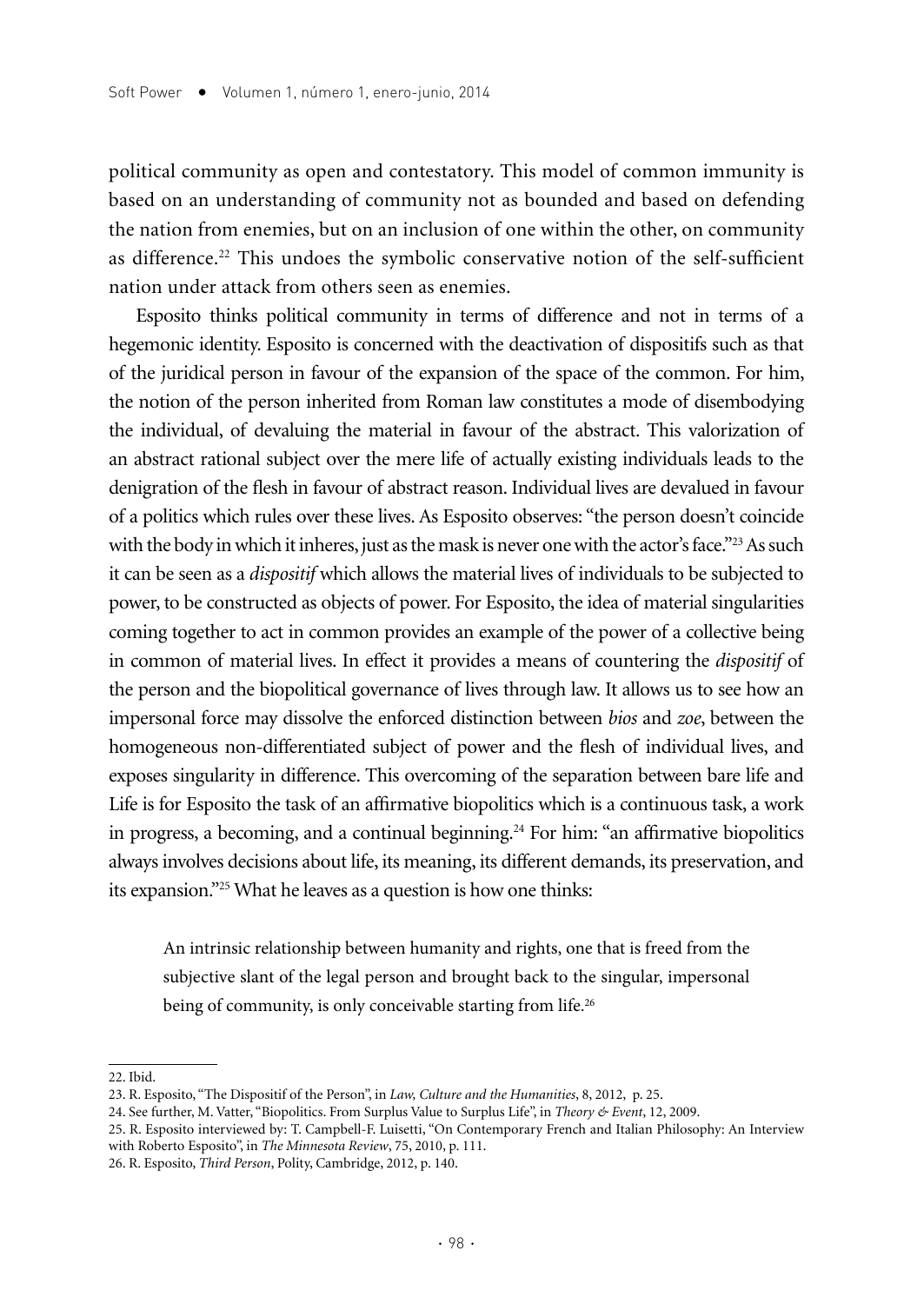#### **Life, humanity, Rights**

One of the most important in the long series of legal challenges by individuals affected by the 2004 Assisted Reproduction Act was the decision of the Regional Administrative Tribunal of the region of Lazio of 21 January 2008. This case was initiated by the World Association for Reproductive Medicine (WARM), a not-for-profit organisation which represents the interests of professionals working in the area of medically assisted reproduction. The action challenged, *inter alia*, the legitimacy of the Code of Practice introduced by Ministerial Decree in 2004, as being *ultra vires* the powers of the Minister of Health, as well as the constitutionality of Article 13 (which prohibited embryo experimentation), and Article 14 (which provided for the transfer of no more than three embryos to the womb simultaneously) of the 2004 Act. WARM also contested the conflation of the terms sterility and infertility in the Act and the legal status accorded to the embryo in the Act. This challenge which also had the support of a number of other reproductive rights organisations was opposed by the Italian government together with a number of conservative civil society organisations, such as the Movement for Life, who intervened *ad opponendum*. The Court in its decision overruled parts of the Code of Practice introduced pursuant to the 2004 Act in July 2004. The impugned provisions related to article 13.5 of the Act which prohibits experimentation on human embryos. The decision also raised doubts over the constitutionality of article 14.2 of the Act. In effect what the decision did was to overrule the limitation on pre-implantation genetic diagnosis of embryos for observational purposes only, on the basis that such a provision could not be enacted by delegated legislation. The Minister of Health had therefore exceeded his powers in introducing this measure by ministerial regulations. As a result of this decision, the guidelines on assisted reproduction were revised on 11 April 2008 to remove the *ultra vires* limitation on pre-implantation genetic diagnosis for observational purposes only.

In its decision, the Lazio court also referred the question of the constitutionality of Article 14 of the Act to the Constitutional Court. In its decision of 1 April 2009 the Constitutional Court reversed the prohibition contained in Article 14 of the 2004 Act on the transfer in any one cycle of a maximum of no more than three embryos. In addition to the referral from Lazio, the Court also received two referrals from the *Tribunale Ordinario* of Florence from its decisions of 12 July 2008 and 26 August 2008. In both of these decisions the Florence court questioned the constitutionality of Article 14 of the Act insofar as it prohibited the freezing of spare embryos, the imposition of a maximum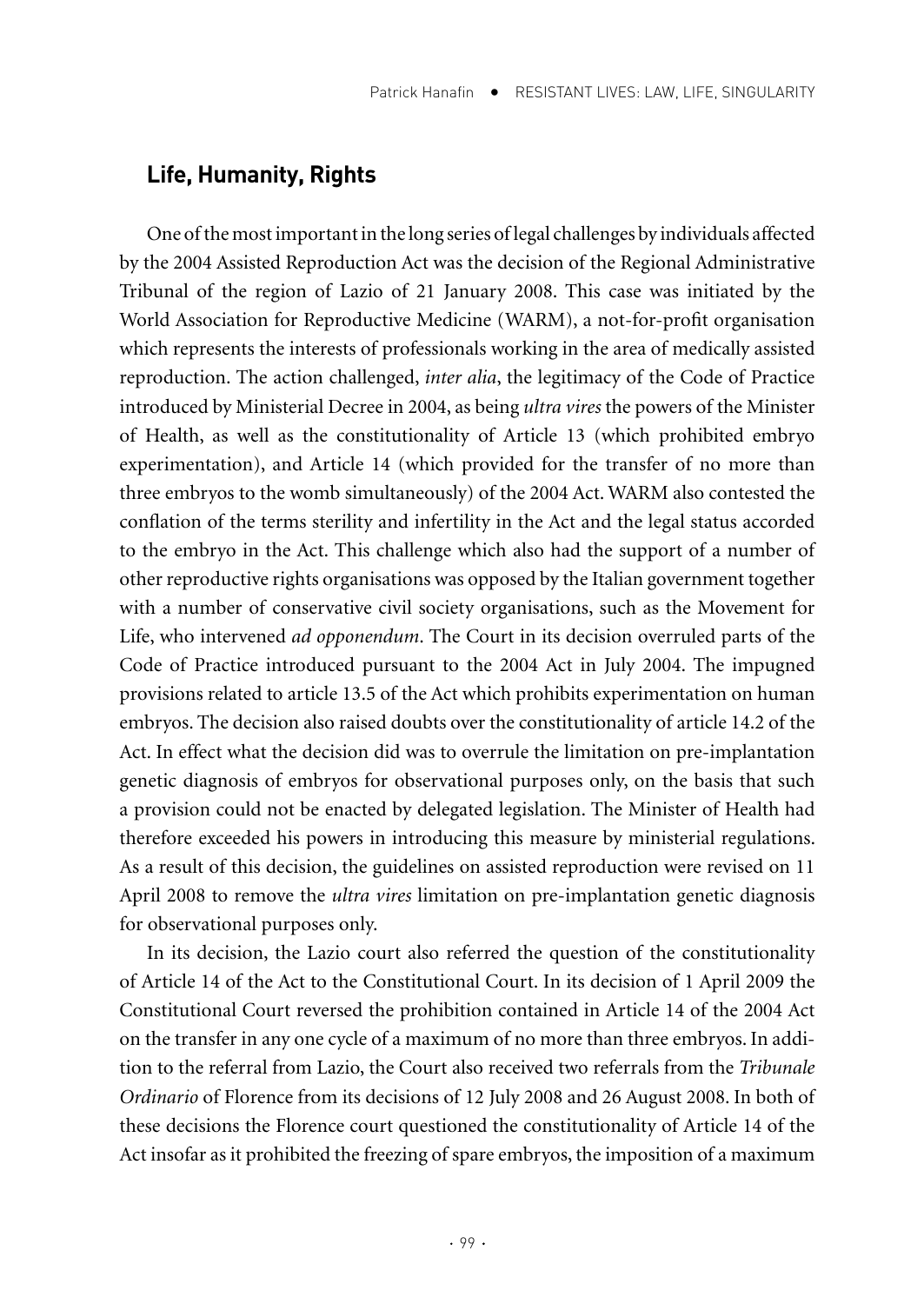limit of three embryos which could be created in any IVF treatment cycle and the need for their simultaneous transfer to the patient's womb. In addition the court questioned the constitutionality of Article 6 (3) of the Act which decreed that once a woman had consented to the simultaneous transfer of these three embryos she could not withdraw that consent. The Constitutional Court in its decision held that article 14.2 of the Act was unconstitutional and in particular breached Article 3 of the Constitution in relation to equality and article 32 of the Constitution which upholds the right to health. As a result of this decision, article 14.2 of the 2004 Act was no longer to be interpreted as placing a limit on the number of embryos to be transferred. The Court held that the number of embryos transferred in any treatment cycle should be based on individual medical opinion based on the facts of each patient's case. The decision also overruled the ban in Article 14 (1) on the freezing of embryos. As a result of the decision, embryos which might not be used in a treatment cycle may now be frozen. The Court, in referring to Article 1 of the Act, noted that the interests of all parties (not just the embryo) should be considered citing the Constitutional Court's previous jurisprudence on abortion in which the rights of the woman to self-determination and health should be given priority.

Following the Constitutional Court ruling there have been a number of subsequent successful challenges to the Act in the lower courts. The *Tribunale Civile* of Florence in its decision of 6 October 2010 overturned the ban on IVF with donor eggs or donor sperm in Article 4 of the Act and referred this aspect of the Act to the Constitutional Court for review. On 21 October 2010 the *Tribunale Civile* of Catania made a similar ruling, questioning the constitutionality of the ban on IVF using donor gametes. In the decision of the *Tribunale Civile* of Salerno of 13 October 2010 the limitation in Article 1 of the 2004 Act on access to in-vitro fertilisation to those categorised as infertile or sterile was successfully challenged. The Court ruled in favour of access to pre-implantation genetic diagnosis in the case of a couple who were neither sterile nor infertile. The couple suffered from amyotrophy, which causes the progressive wasting of muscle tissues.

The 2004 Act was the object of a further important Constitutional Court decision in May 2012. This case concerned the question of the prohibition of IVF using donor gametes under Article 4 of the Act. The decision however turned out to be more of a non-decision in that it held that the cases should be referred back to the regional courts from which they issued for re-hearing. The case involved references from three lower courts, in Florence, Catania, and Milan in relation to Article 4, paragraph 3 of the Act (which bans IVF using donor gametes), on the grounds of potential constitutional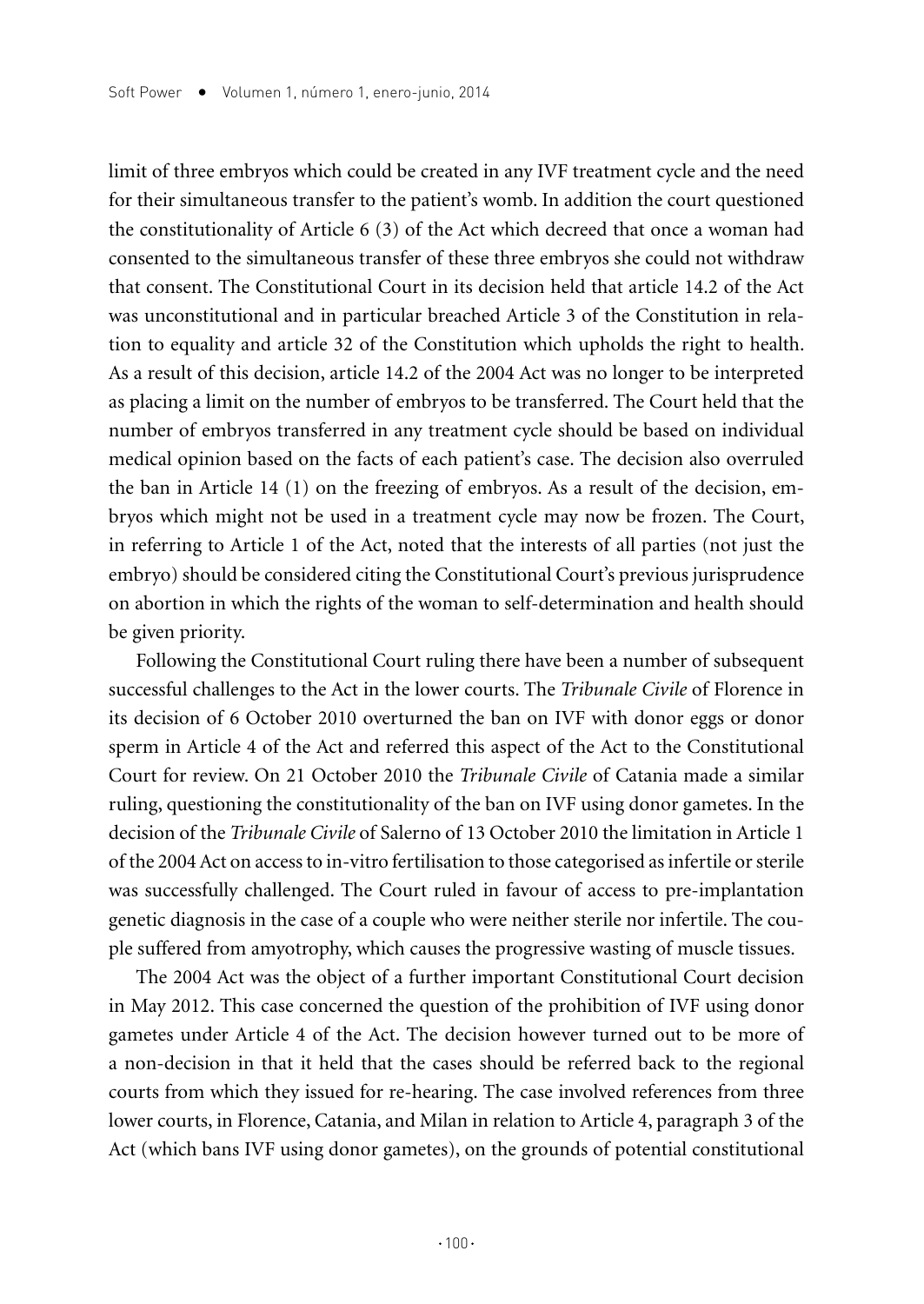incompatibility. The Florence case involved, a couple, SB and FB. The male partner was infertile and the couple required access to donor sperm. The clinic which they attended could not carry this out as the Act prevented it from doing so. The court was of the opinion that the impugned section of the Act was, *prima facie*, unconstitutional but noted that it needed to refer the matter to the Constitutional Court as lower court judges do not have the power to declare a part or whole of a statute unconstitutional.

The reference from the court in Catania concerned a couple, PC and GR. PC suffered from premature menopause and attended a clinic in order to request an egg donation. However she was prevented from doing this by the prohibition contained in Article 4, paragraph 3 of the 2004 Act. The Court noted a *prima facie* breach of the Constitution and noted that such a procedure was medically necessary. Again due to the inability of lower court judges to declare statutes unconstitutional the case was referred to the Constitutional Court. In the Milan case a couple, EP and MM, required sperm donation as the male partner suffered from azoospermia. In this case the prohibition contained in Article 4, paragraph 3 of the 2004 Act prevented the couple from gaining access to such a procedure. All three courts noted that there was a *prima facie* constitutional violation. The justification given by lawyers on behalf of the Government in the argument before the Constitutional Court for such a prohibition was the right of the child to know the biological identity of their parents. This justification had more to do with a conservative mentality in relation to family relations rather than any rights of the child involved.

On hearing the references before it the Constitutional Court decided not to decide and instead referred the issue back to the lower courts. The Constitutional Court used as a justification for this the then recent decision of the Grand Chamber of the European Court of Human Rights in the case of *S.H. and others v. Austria* (Application No. 57813/00, Grand Chamber decision 3 November 2011). In that case the Grand Chamber held that there was no violation of Article 8 of the *European Convention of Human Rights and Fundamental Freedoms* in a case involving a challenge to the provision of the Austrian *Assisted Procreation Act* which prohibits the use of sperm from a donor for IVF and ova donation in general. The Austrian *Assisted Procreation Act* only allows IVF with gametes from the couples involved. Even though the Grand Chamber noted that there was a clear trend across Europe in favour of allowing gamete donation for IVF, it added that an emerging consensus was still under development and so was not as yet based on settled legal principles. The Court held by a majority of thirteen votes to four that there had been no violation of the Convention. The Grand Chamber further noted that the Austrian legislation was not disproportionate as it had not banned individuals from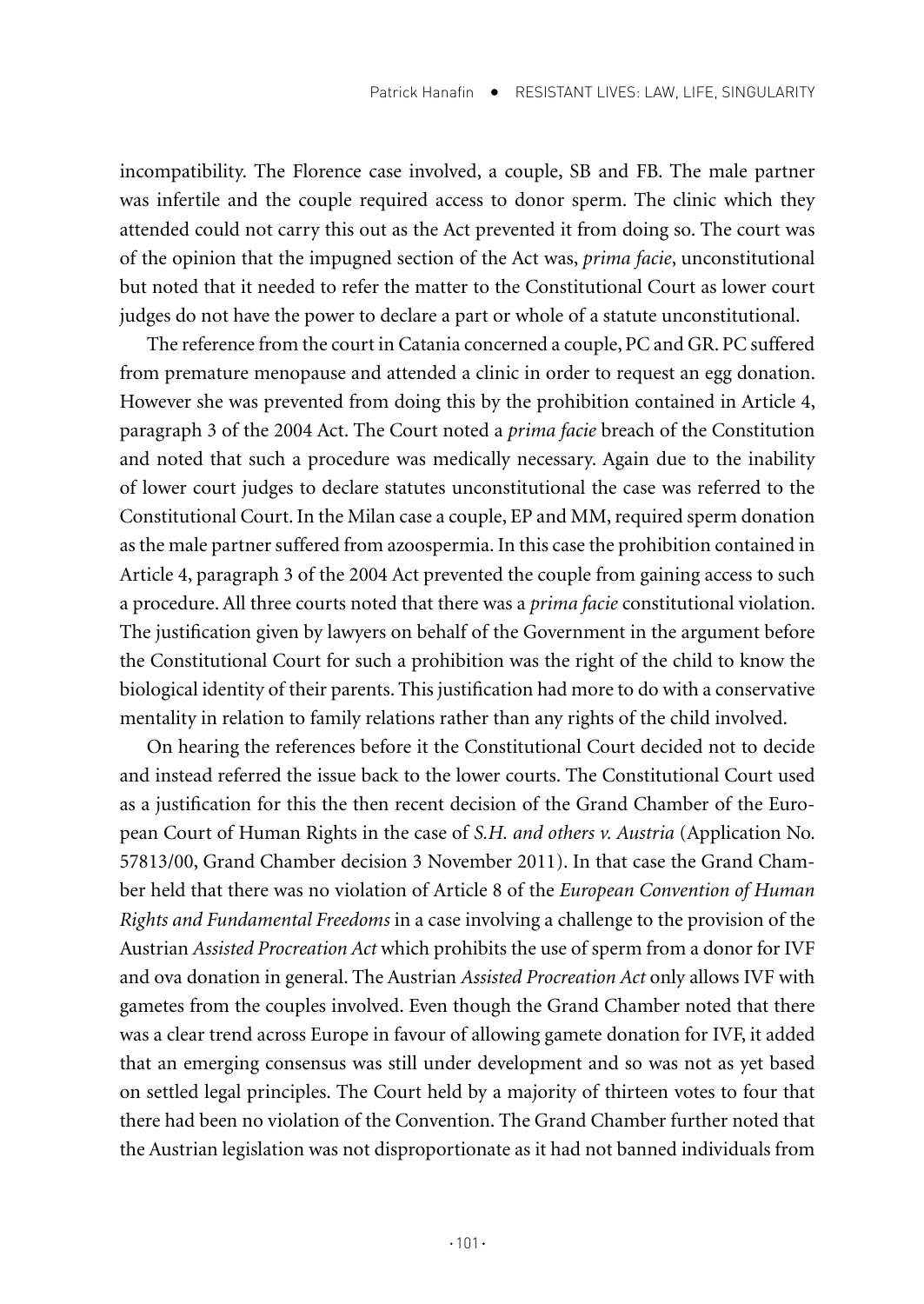going overseas for infertility treatment unavailable in Austria. This assumes, without thinking, that couples are in a position to engage in such reproductive tourism.

The decision of the Grand Chamber was entirely at odds with the First Instance ruling in the same case on 1 April 2010, *S.H. and Others v. Austria* (Chamber judgment) which held that the impugned section of the Austrian legislation breached Article 8 of the *European Convention of Human Rights and Fundamental Freedoms* as this prohibition interfered with the couple's right to access treatment which would allow them to found a family. The lower courts had noted, based on the First Instance decision of 1 April 2010 in *S.H. and Others v. Austria*, that the prohibition in the 2004 Act of IVF using donor gametes constituted a breach of Articles 8 and 14 of the *European Convention of Human Rights and Fundamental Freedoms*. The Constitutional Court observed that as the Grand Chamber had overruled this decision the referring courts should re-hear these cases based on this new development.

Since the Constitutional Court judgment in May 2012, the Court of First Instance of the European Court of Human Rights handed down a decision against Italy in relation to the prohibition of pre-implantation genetic diagnosis where a couple are carriers of a genetically inherited condition. In the case of *Costa and Pavan v. Italy* (Application No. 54270/10), a couple, Mr. Pavan and Ms. Costa, both carriers of a hereditary illness, cystic fibrosis, wished to prevent this condition being inherited by any second or subsequent child they might have together. In September 2006 they gave birth to a child with cystic fibrosis, only then becoming aware that they were both carriers of the disease. The couple have a one in four chance of having a child born with the condition and a one in two chance that any future child of theirs will be a carrier of the condition. They want to ensure that any further child they have will neither have nor be a carrier of the condition. The 2004 Act prevents access to pre-implantation genetic diagnosis to couples suffering inherited genetic conditions. It only allows access to screening for infertile couples or where the male partner has a viral disease which can be transmitted through sexual intercourse, such as HIV, or Hepatitis B and C. Since these exceptions did not apply to this couple, the only option open to them as the law stood was to have an abortion on discovery via foetal testing that the future child was either a sufferer or carrier of the condition. In fact, Ms. Costa conceived a child with cystic fibrosis so decided to undergo an abortion in February 2010.

In their application to the European Court of Human Rights in Strasbourg, the couple relied on Article 8 in conjunction with Article 14 of the European Convention on Human Rights and Fundamental Freedoms. Their complaint was that their right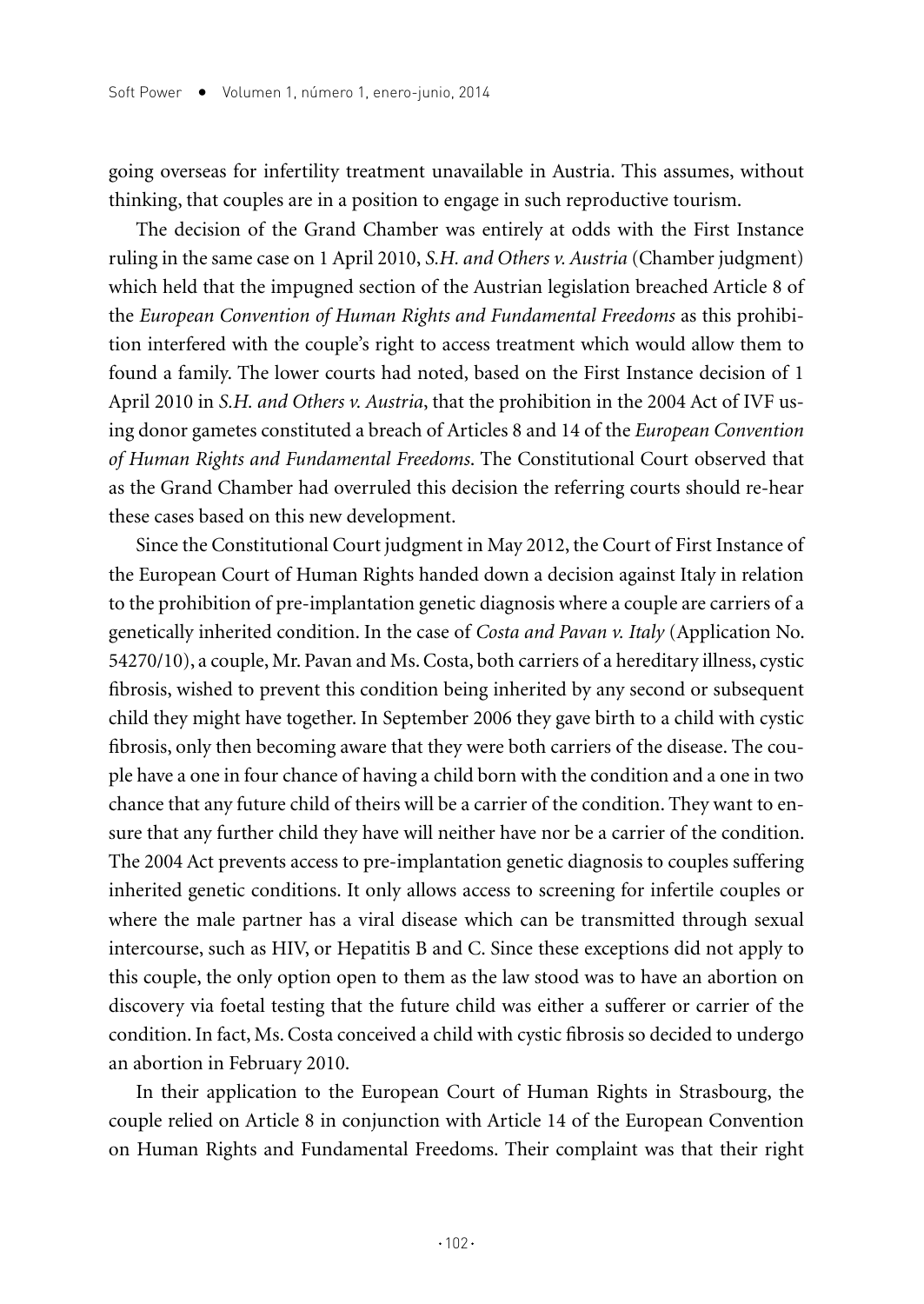to privacy and family life had been infringed in that they were not allowed access to pre-implantation genetic diagnosis to allow them to prevent the birth of a child with cystic fibrosis. They also claimed that they suffered discrimination compared to infertile couples or those couples in which the male partner has a sexually transmitted disease. In its decision of 28 August 2012, the Court of First Instance of the European Court of Human Rights held unanimously that the ban on access to pre-implantation genetic diagnosis for couples with genetically inherited diseases infringed Article 8 of the Convention. The Court found that there was no breach of Article 14. The Court held that the desire of the couple to have a child who was not affected by a genetically inherited disease of which they were healthy carriers and to undergo pre-implantation genetic diagnosis and IVF in order to do so was protected by Article 8 as it formed part of their right to private and family life (Costa and Pavan v. Italy, Application No. 54270/10, Court of First Instance decision 28 August 2012, paragraph 57). The Court unanimously declared that the 2004 legislation was incoherent in that on the one hand it prohibited the transfer of only embryos which were not affected by cystic fibrosis and on the other hand it allowed the couple to abort a foetus affected by this condition. There was a clear impact on the couple's Article 8 rights in this case as a result.

The Court distinguished the decision of the Grand Chamber in *S.H and Others v. Austria* in which the Court allowed a wide margin of appreciation to Austria in legislating in this area. The Court concluded that the interference with the applicants' right to privacy constituted by the ban in the 2004 Act on of pre-implantation genetic diagnosis to such couples was not proportional. The Italian Government entered an appeal against this decision. However, the Grand Chamber of the European Court of Human Rights rejected this appeal in February 2013, noting that the Italian Law on Assisted Reproduction was clearly incoherent and in breach of Article 8 of the *European Convention on Human Rights and Fundamental Freedoms*. The decision of the Court of First Instance of August 2012 is now the final word on the matter as far as the compatibility of the 2004 Act with the *European Convention on Human Rights and Fundamental Freedoms* is concerned. This decision strengthens the hand of those groups in Italy campaigning for the legislation to be reviewed. The decision requires the Italian Government to revise the 2004 Act to make it compatible with the *European Convention on Human Rights and Fundamental Freedoms*. However given the lack of willingness of successive Italian governments to move in this direction it is unlikely that such a review process will begin immediately. What will continue to happen will be individual court challenges to the Act which will gradually have the cumulative effect of nullifying the Act's prohibitions.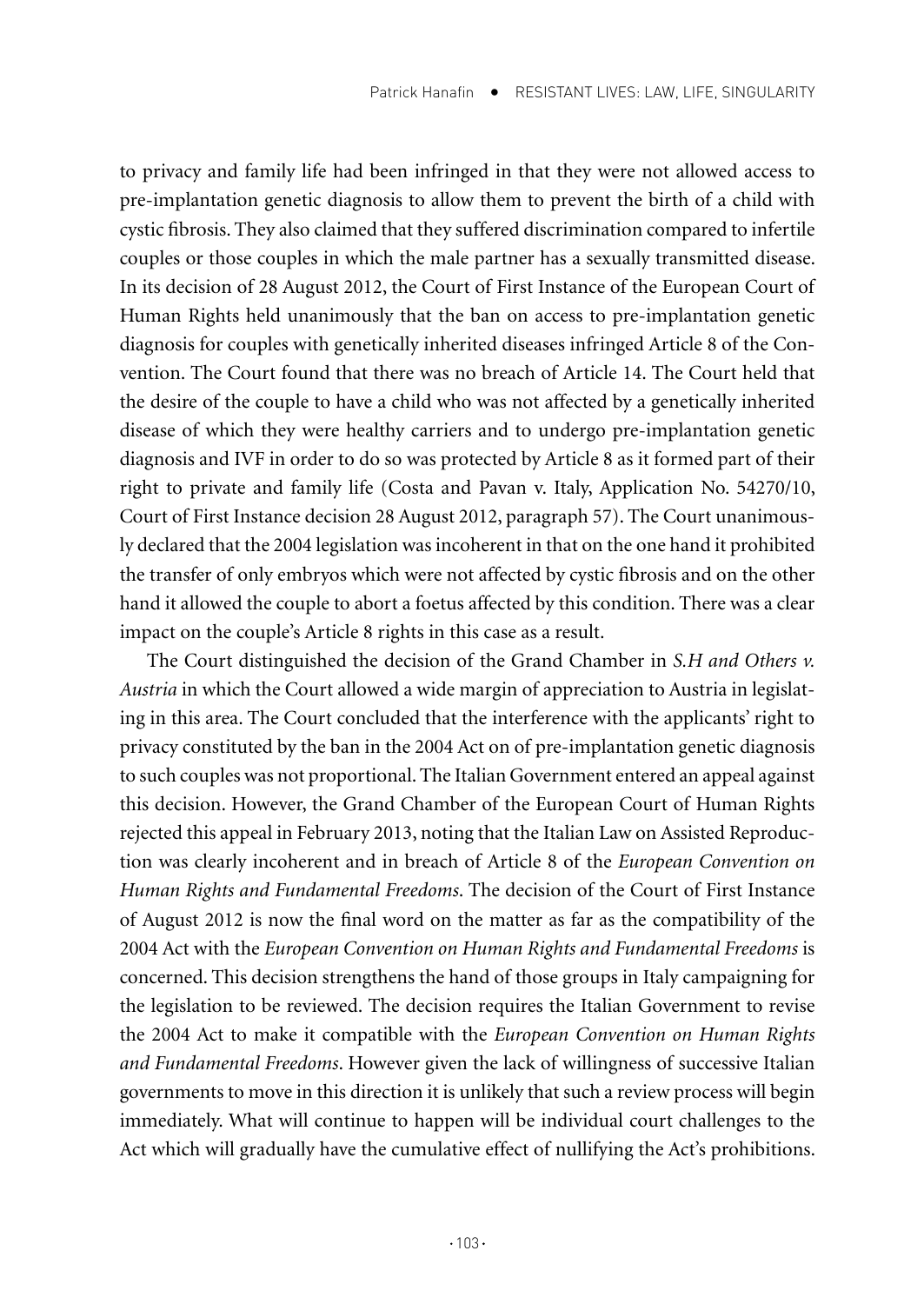It will then be imperative even for unwilling politicians to act to introduce a law which is both coherent and compatible with the *European Convention of Human Rights and Fundamental Freedoms*.

This series of challenges is an example of the vitalization of the norm brought about by the dogged persistence of biological citizens. This active citizen politics allows us to see how the abstract control over Life exercised by the State in the name of religious ideology can be contested successfully. Such a mode of political intervention allows us to imagine a "politics of life" in the sense outlined by Esposito. Such a model stresses the need for continuous political engagement to make real the merely declaratory nature of rights. It is an active engagement with the promise contained in constitutional bills of rights to enable citizens to access rights in reality. As such, this recent episode in Italian political life has universal resonance in that it demonstrates clearly the need on the part of citizens to resist in contemporary regimes of biopower when their material lives are devalued and their full citizenship is threatened in the name of a totalizing narrative of Life. As Krause and De Zordo have put it: "the struggles around reproductive policies are articulated in juridical terms… and produce rights-bearing citizens pitted against each other… These new moral regimes generate social and political spaces for ongoing negotiation."<sup>27</sup>

## **Becoming Normative?**

This example provokes us to think how the normativization of lives can be contested by the vital contestation of individual citizens. In this ongoing challenge to their normative ordering citizens engage in an active mode of using rights discourse in a subversive manner to undo accepted models of subjectivity, community, identity, law and politics. Such a micropolitics of rights opens up the field for political resistance by those categorized as excluded from full citizenship. It is in Rosi Braidotti's terms a "move towards 'Life' as a non-essentialist brand of contemporary vitalism and as a complex system."28 As such we come to see the emergence of a creative jurisprudence in the Deleuzean sense, a disarming of the normative ordering of individual lives. Such legal and political challenges are initiated by assemblages of individuals acting in concert to use rights discourse in a manner which would empower them. Such a

<sup>27.</sup> E. Krause – S. De Zordo, "Introduction", p. 148.

<sup>28.</sup> R. Braidotti, *The Posthuman*, Polity, Cambridge, 2013, p. 158.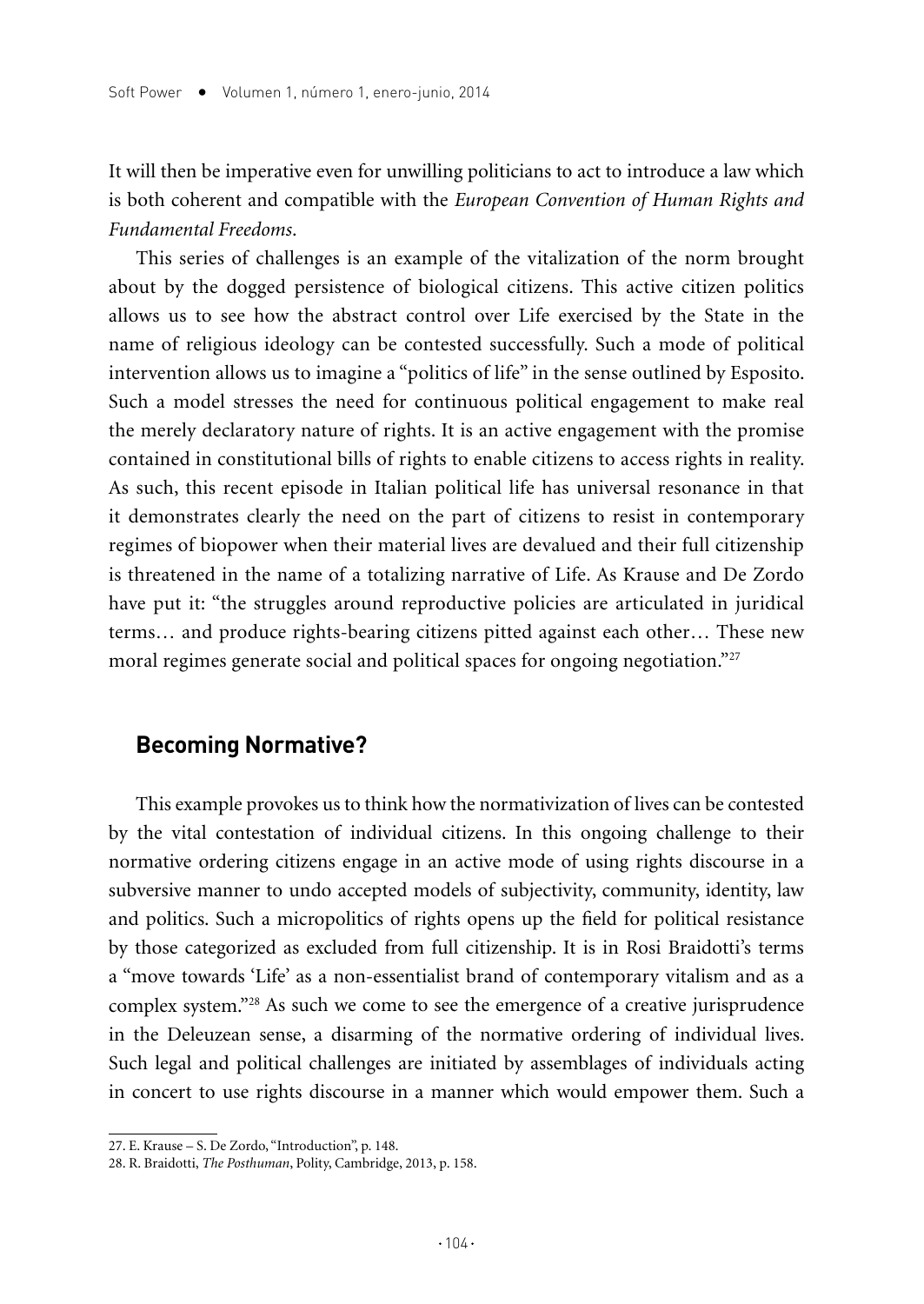creative bottom up employment of rights as political weapons allows us to glimpse what Gilles Deleuze called the creative and collective praxis of jurisprudence. For Deleuze it is jurisprudence "that truly creates law/right."29 Jurisprudence for Deleuze is not the abstract conceptualization of law or legal theory but rather an active mode of resisting established legal concepts and changing and troubling the law through the collective action of singularities. For Deleuze, it is not "established and codified rights that count, but everything that currently creates problems for the law and that threatens to call what is established into question."<sup>30</sup> In reflecting on Deleuze's thinking on and about law and human rights, Paul Patton observes that for Deleuze:

jurisprudence was always a matter of politics, in the broad sense in which he understood the term... Jurisprudence involves the creation of new laws but also the creation of the rights that are expressed in these laws... in so far as jurisprudence is also a matter of politics, it involves the processes through which new ways of acting or being acted towards become established (or old ways disestablished).<sup>31</sup>

Esposito declares an affinity with Deleuze in his thinking which opens up a thinking of the impersonal and the anonymous, of a life rather than Life as abstract ordering. This thinking allows us to reframe the tired language of institutionalized and abstract subject-centred human rights discourse and instead force us to think a materially embodied concept of rights as the collective action of singularities, a post-human rights if you will. Such a praxis of rights is similar to what Paul Patton terms a "non-transcendent, immanent conception of rights."<sup>32</sup> These rights embody the claims of transversal assemblages of individuals who do not see a binary cut between thought and action, life and death, environment and humanity, or animality and humanity. Esposito's reliance on Deleuze is evident throughout his work and indeed we can see in his latest book *Due: La macchina della teologia politica e il posto del pensiero* (2013) a suggestive opening to Deleuze's thought on jurisprudence in an affirmative biopolitical key when he observes in relation to Deleuze's notion of jurisprudence:

<sup>29.</sup> G. Deleuze, *Negotiations: 1972-1990*, Columbia University Press, New York, 1995, p. 169. 30. Ibid., p. 153.

<sup>31.</sup> P. Patton, "Immanence, Transcendence, and the Creation of Rights", in L. de Sutter, K. McGee (eds.), *Deleuze and Law*, Edinburgh University Press, Edinburgh, 2012, pp. 15-31, pp. 20-21.

<sup>32.</sup> Ibid., p. 15.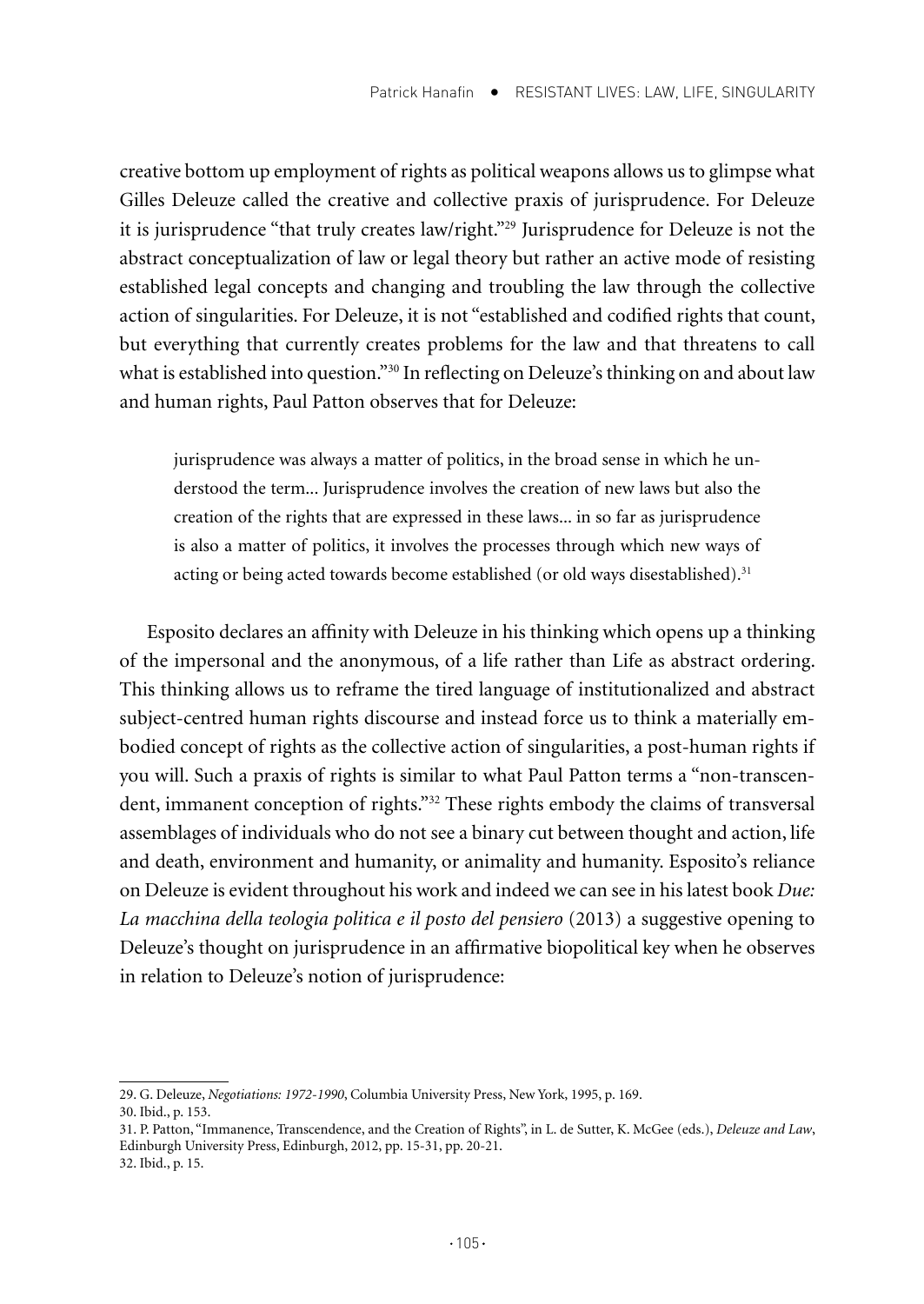For [Deleuze]… if the subject is no longer what s/he was because subjectivity is not measurable in temporal terms given that its past is always overtaken and reconfigured by the present, then it is no longer entirely subsumable by the order of law. That which its becoming something other escapes is precisely that normative regime which makes of the law not only a dispositive of guilt and punishment within a theo-political paradigm. This doesn't mean that Deleuze is placed outside or against the sphere of law. What he performs is a linguistic movement which moves the norm from the vertical relation of sovereign command to that of the horizontal plane of the form of life. The passage from one to the other, from the regime of imposition to that of metamorphosis is linked to the creative capacity of jurisprudence. If, in the *a priori* logic of law, facts like persons are subjected to an order which judges single cases on the basis of pre-existing principles, jurisprudence in the Deleuzian sense, conceived of in its originary creative power, derives principles from single cases.<sup>33</sup>

This overturning of our understanding of the established ordering of the norm, allows the singular case to drive the norm, an instantiation of the vitalization of the norm, a vital resistance to the norm. Thus what is at stake here is an understanding of jurisprudence as the possibility of making the norm something other than what it was, through the vital intervention of biological citizens.

We can see in the critical responsiveness to the 2004 Act the possibility of the creative transformation of this imposition of ordering. It provides us with a glimpse of a creative jurisprudence in which rights are not achieved by a top down "molarpolitics of public officials"34 but come instead from the mobilisation of self-styling selves, "the molecular movements of micropolitics."35 In this example we witness the play between the *micropolitics* of movements of individuals who are attempting to selfstyle their reproductive choices, and the *molarpolitics* of politicians, who attempt to prevent the creation of this right. This *molarpolitics* is based on rigid moral beliefs and refuses to recognize contrary views. It blocks the dialogic political process and creates stasis. William Connolly has termed this behaviour on the part of citizens an *ethos of engagement* with existing moral and social givens which may bring about unexpected consequences or transformations in the societal default thinking on bioethical issues.

<sup>33.</sup> R. Esposito, *Due: La macchina della teologia politica e il posto del pensiero*, Einaudi, Torino, 2013, p. 217.

<sup>34.</sup> W. Connolly, *Why I Am Not A Secularist*, University of Minnesota Press, Minneapolis, 1999, p. 147.

<sup>35.</sup> Ibid., p. 149.